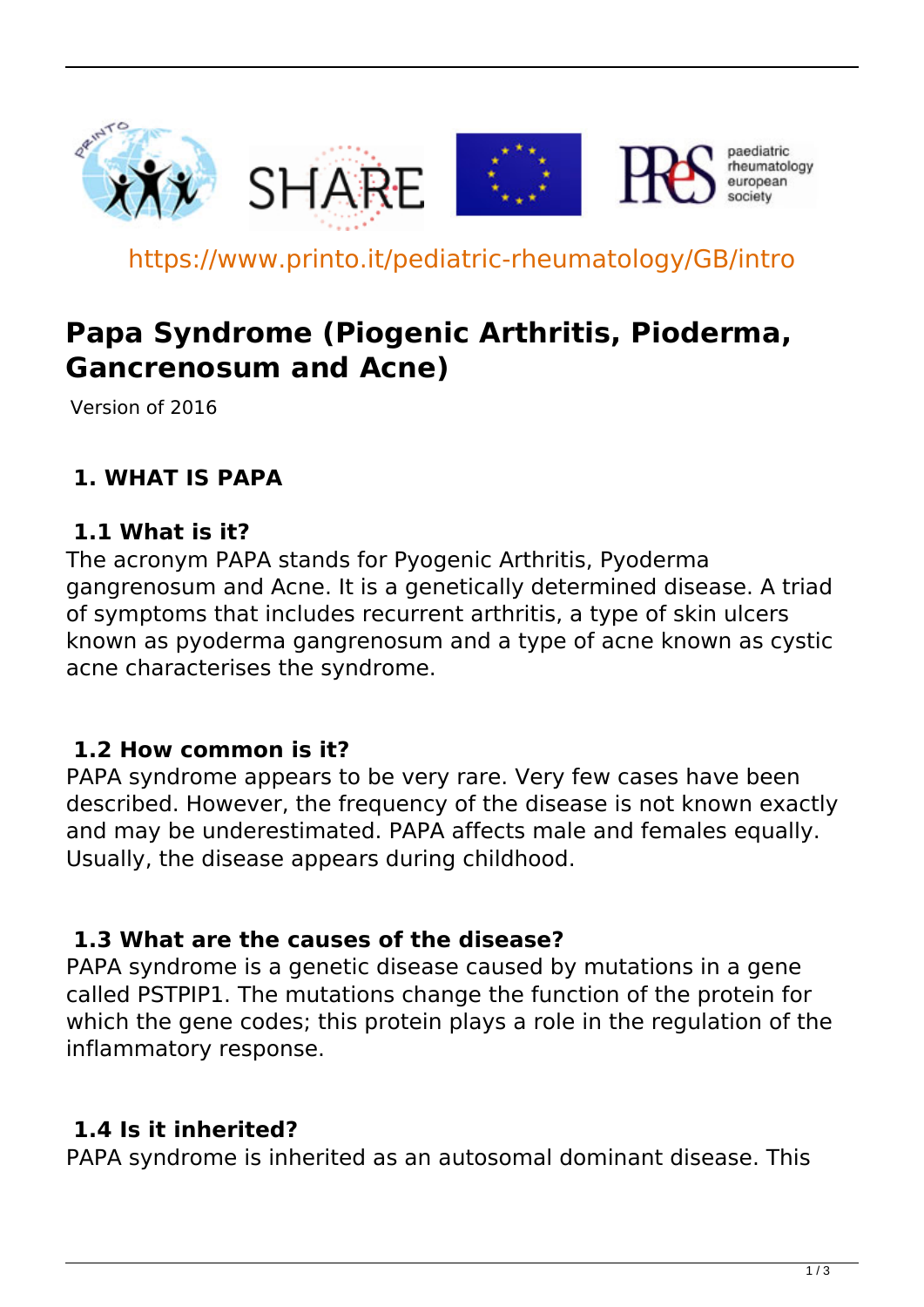means that it is not linked to gender. It also means that one parent shows at least some symptoms of the disease and usually more than one affected individual is be observed in a single family, with affected individuals in each generation. When someone with PAPA syndrome is planning to have children, there is a 50% chance of having a child with PAPA syndrome.

### **1.5 Why does my child have this disease? Can it be prevented?**

The child has inherited the disease from one of his/her parents who carries a mutation in the PSTPIP1 gene. The parent who carries the mutation may or may not exhibit all symptoms of the disease. The disease cannot be prevented but the symptoms can be treated.

# **1.6 Is it infectious?**

PAPA syndrome is not infectious.

## **1.7 What are the main symptoms?**

The most common symptoms of the disease are arthritis, pyoderma gangrenosum and cystic acne. Rarely are all three present in the same patient at the same time. Arthritis occurs usually early in childhood (the first episode occurs between 1 and 10 years of age); it usually involves one joint at a time. The affected joint becomes swollen, painful and red. The clinical appearance resembles septic arthritis (arthritis caused by presence of bacteria in the joint). Arthritis of PAPA syndrome may cause damage to articular cartilage and periarticular bone. The large ulcerative skin lesions, known as pyoderma gangrenosum, usually have a later onset and often involve the legs. Cystic acne usually appears during adolescence and may persist into adulthood, involving the face and trunk. Symptoms are often precipitated by minor injury to the skin or joint.

# **1.8 Is the disease the same in every child?**

The disease is not the same in every child. An individual carrying a mutation in the gene may not exhibit all the symptoms of the disease or may exhibit only very mild symptoms (variable penetrance). Moreover,